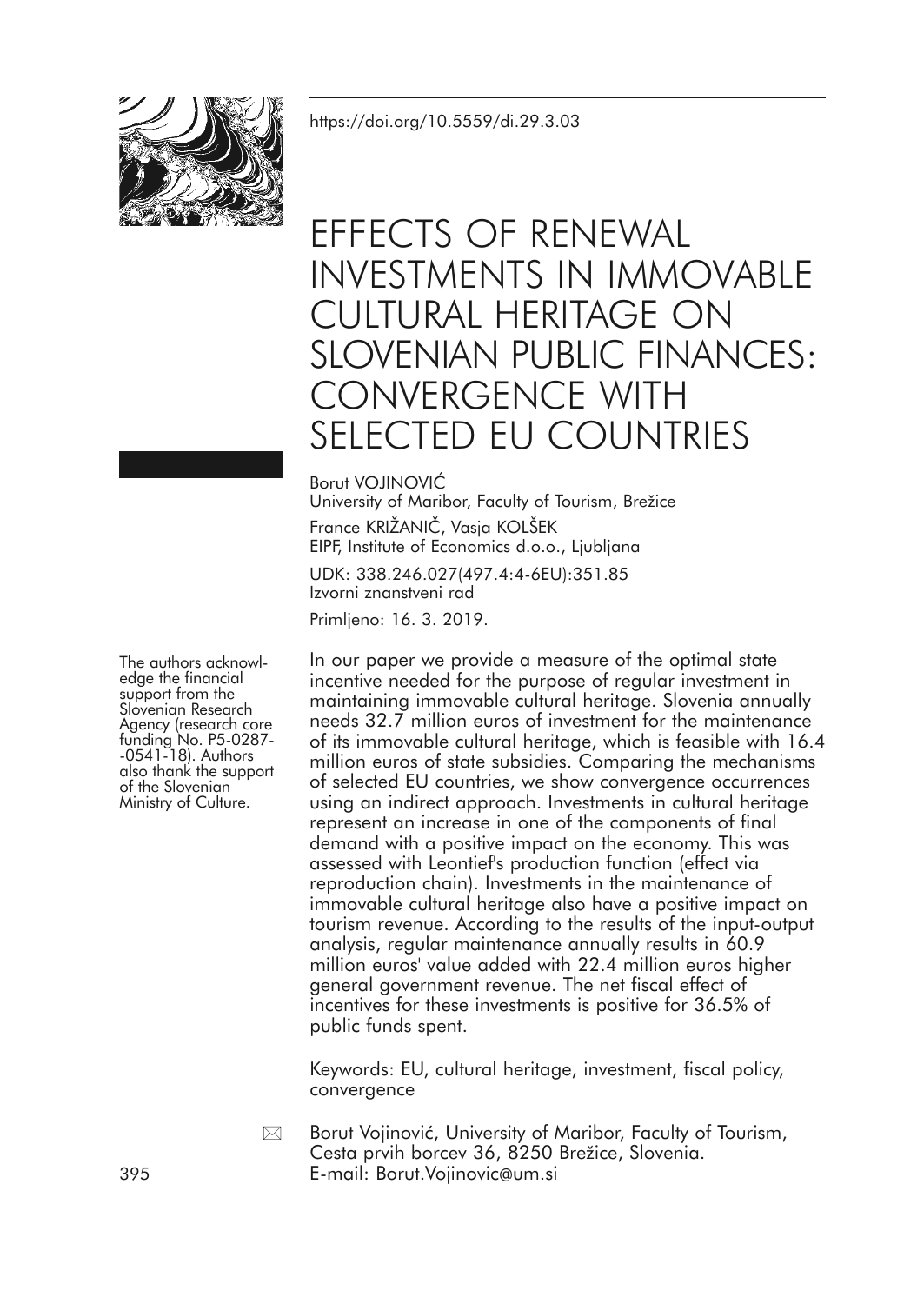#### **INTRODUCTION**

Preservation of cultural heritage, its promotion and sustainable use represent an irreplaceable contribution to human development and quality of life, while maintaining our cultural identity. According to the Slovenian Protection of Cultural Heritage Act, cultural heritage is defined as a property inherited from the past, defined by the community as a reflection and expression of its values, identities, religious and other beliefs, knowledge and traditions. Heritage includes aspects of the environment that result from the interaction between people and space over time. Heritage is divided into tangible and intangible heritage. Material heritage consists of movable and immovable heritage. In our paper we analyse the immovable part of material cultural heritage in the context of financing integrated conservation as a set of measures that ensure the continued existence and enrichment of heritage, its maintenance, restoration, renovation, use and revival (Republic of Slovenia, Protection of Cultural Heritage Act). Public funds for the preservation of cultural heritage in Slovenia are drastically decreasing and there are virtually no effective fiscal incentives for investing in it. Cultural heritage has thus become a major financial burden for the owners and has put them in an unequal position with other property owners. Therefore, we analyse the system of financing the maintenance of cultural monuments and the tax incentives for owners of immovable cultural heritage in Slovenia and EU member states in order to propose appropriate and effective measures for improving the preservation of cultural heritage. We also find that in the field of cultural heritage there are many legislative obligations, both in Slovenia and internationally. The protection of cultural heritage is a constitutional category. The Constitution of the Republic of Slovenia obliges the state to preserve natural wealth and cultural heritage and create opportunities for a harmonious civilisation and cultural development of Slovenia. It also stipulates that the state and local communities shall ensure the preservation of the natural and cultural heritage. The obligation to protect cultural heritage is defined and regulated by international legal acts: The UNESCO Convention on the Protection of the World Cultural and Natural Heritage, the Council of Europe Conventions (Convention on the Protection of European Architectural Heritage, European Convention for the Protection of the Archaeological Heritage, and European Landscape Convention). The Law on Cultural Heritage Protection is also very important in the field of cultural heritage in Slovenia.

The aim of this paper is to explain the role of the state in promoting investment in the maintenance and restoration of 396 immovable cultural heritage in Slovenia. We focused on good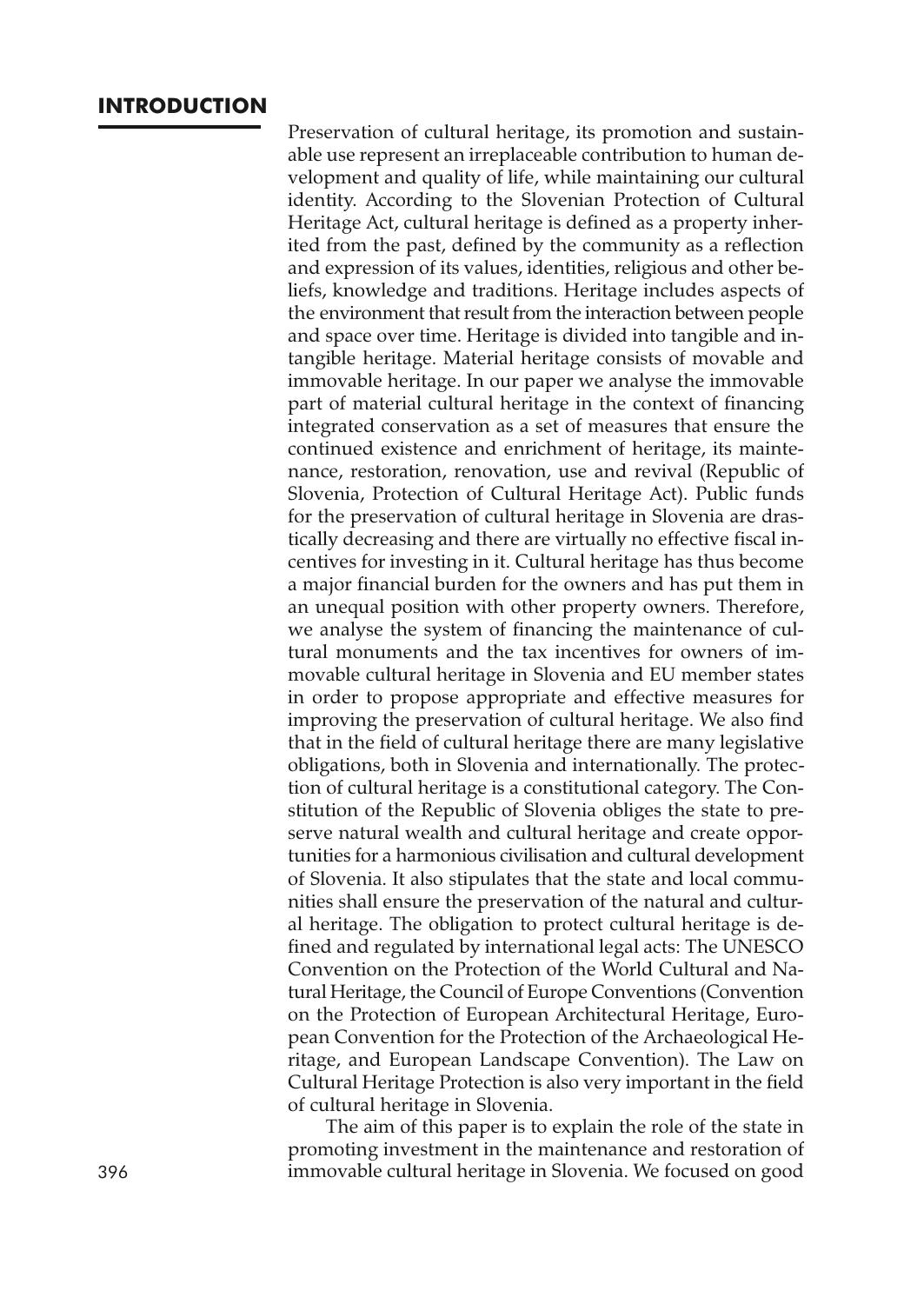VOJINOVIĆ, B., KRIŽANIČ, F., KOLŠEK, V.: EFFECTS OF RENEWAL...

practices in countries with a long tradition and the best practices in the maintenance of immovable cultural heritage such as France, Croatia, Italy, Germany, the Netherlands, Spain and the United Kingdom. The analysis of the net financial impact of tax reliefs or state subsidies intending to promote the maintenance of immovable cultural heritage is made following best practices of analysed state measures and incentives. In the end, as a synthesis, a proposal for Slovenian tax incentives for investments in the maintenance of immovable cultural heritage is given. We focused on the latest analyses that deal with encouraging the funding of cultural heritage, using legislative obligations, both in Slovenia and internationally. In our paper we take into account the Slovenian institutional framework, in which the tradeoff between protection and valuation of cultural heritage is resolved by cogent decisions or permission of the Institute for the Protection of Cultural Heritage of Slovenia. There is no need for special certification efforts in this field in Slovenia.

To show a positive impact of investments in the field of cultural heritage, we first tested the direct and indirect impact of investments in the maintenance of immovable cultural heritage on Slovenian construction, the entire economy and the net fiscal effect of state incentives for these investments. Afterwards, in the same manner of positivism, we tested the indirect impact of properly maintained immovable cultural heritage on Slovene tourism and on the whole economy as well as public finance inflows. The direct and indirect impact of the maintenance of immovable cultural heritage on the Slovenian economy and the net fiscal effect of government expenditure for this purpose, taking into account the impact of increased construction activity and growth of tourism, was tested to confirm the positive impact of investments.

The second section presents a literature review, which is followed by the Convergence co-movements in the financing of preservation. The fourth section provides the methodology, data and model used. Section five presents the results and discussion and the last section ends the paper with conclusions and recommendations.

#### **LITERATURE REVIEW**

Cultural heritage gives rise to a flow of services that may be consumed as private and public goods entering final consumption immediately and may contribute to the production of future goods and services, including new cultural capital (Throsby, 1999). Cultural heritage is directly addressed in several EU policies, including culture, environment, research and innovation, education, regional policy and customs coopera-397 tion. Policies for maintenance, restoration, accessibility and ex-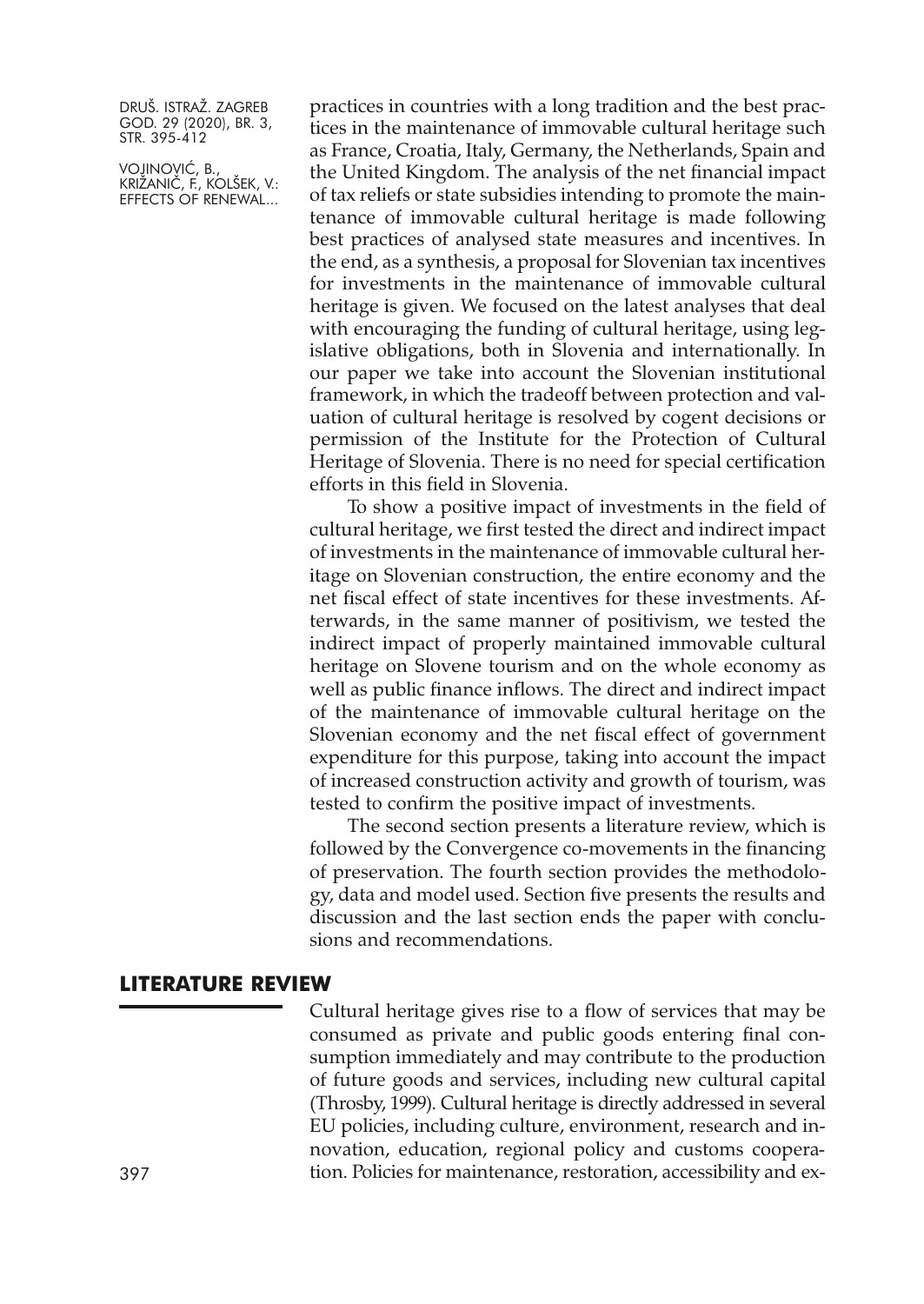VOJINOVIĆ, B., KRIŽANIČ, F., KOLŠEK, V.: EFFECTS OF RENEWAL...

ploitation of cultural heritage are primarily national or local responsibilities (European Commission, 2014). Thus, we can observe the lack of assets for maintenance and restoration on a national and local level. Here lies the reason and the need for external financial support as well as support from the fiscal side.

It seems that in most EU countries the fiscal assets for financing maintenance and restoration of cultural heritage are not sufficient. We therefore provided some data regarding the alternatives and mixed financial constructions in the next chapter of our paper.

Although there has been a relatively small number of research papers published in this area, we provide the reader with some important research papers. One of the pioneering works in the analysed field was made by Klamer, Petrova, and Mignosa (2005), describing the various sources of financing culture in Europe for the period 2000–2005. The analysis covers direct public financial support (subsidies, awards, and grants, as well as lottery funds provided by central and lower levels of governments); indirect public financial support (tax expenditures); private financial support from non-profit organisations, business organisations and individual donations. Pickard (2009) identified opportunities for the mobilisation of financial resources for conservation, restoration, rehabilitation and management of the architectural heritage in Europe and North America. He showed a lot of different positive approaches in funding architectural heritage from all over the world.

A comprehensive study was done by Čopič et al. (2011). The study identified trends in encouraging private investment in the cultural sector in EU member states. The study elaborated on empirical data gathered through questionnaires, case studies of five countries (Italy, the Netherlands, Poland, Slovenia, and the United Kingdom) and desk research. It provided an overview of mechanisms and measures used to encourage private investment, including tax framework (i.e. encouraging the consumption of culture and business and philanthropic investment), financial and banking schemes and intermediary mechanisms. A comparison was provided between private investment in culture in the United States and in Europe. Kömhoff, Heinsius, and van Dorssen (2013) were surveying methodologies for the study of corporate giving (including art and cultural) in Europe. Their study, based on the 2011 Green Paper, "Unlocking the Potential of the Cultural and Creative Industries" (by the European Commission), tried to unlock this untapped potential (from cultural and creative industries) and build a bridge between the cultural sector and 398 the business world. Wijesuriya et al. (2013) demonstrated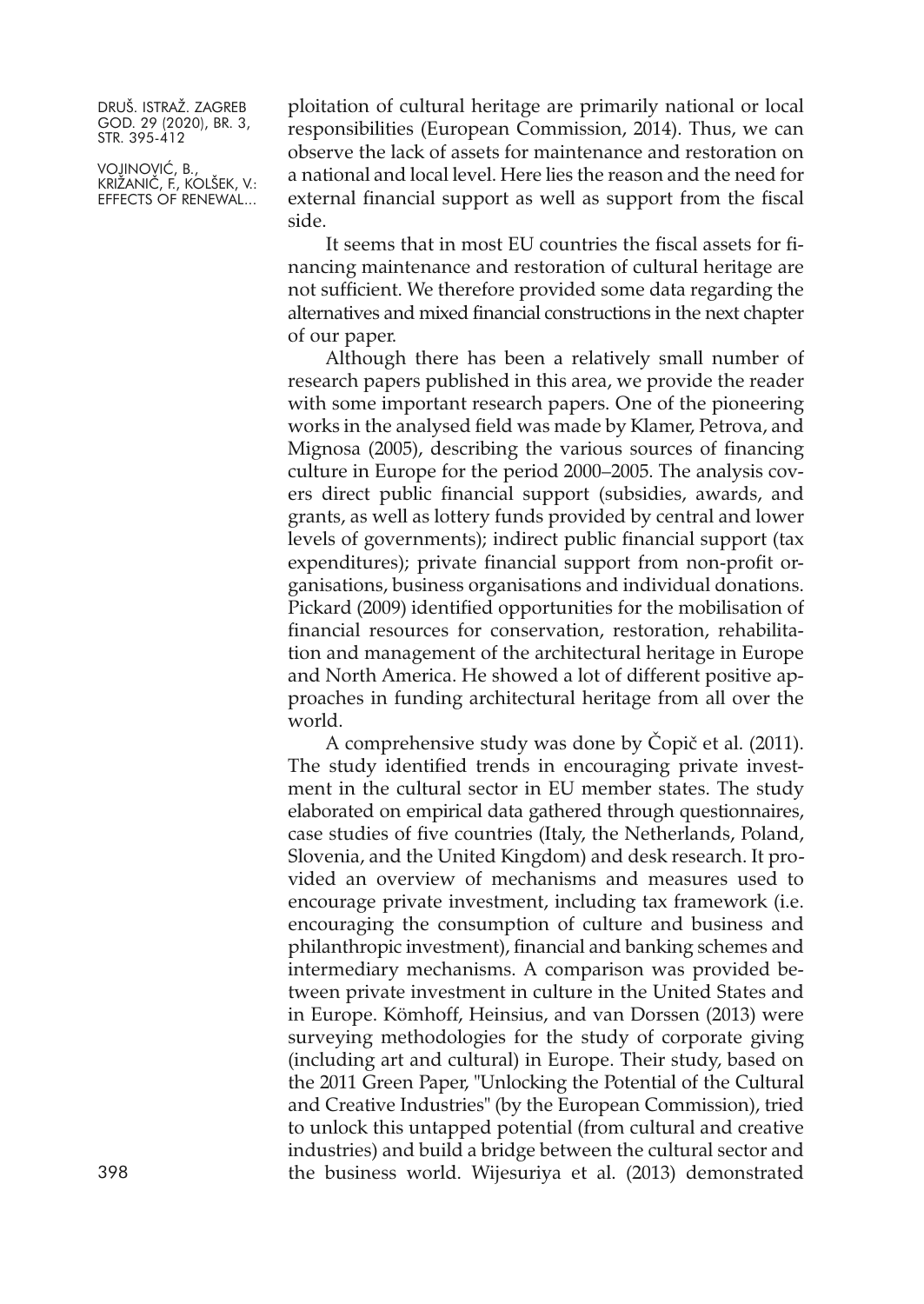VOJINOVIĆ, B., KRIŽANIČ, F., KOLŠEK, V.: EFFECTS OF RENEWAL...

what heritage is; they explained the importance of managing heritage, connected heritage conservation and sustainable development, described approaches to heritage conservation and management, and, defined heritage management systems and how to assess and improve them. Srakar and Vecco (2016) presented the situation in the field of private cultural investment at the EU level and in all EU-28 countries. They presented the legislation and practice of private investment in culture (related to historical facts) in seven EU countries (Denmark, France, Germany, the United Kingdom, Croatia, Italy, and the Netherlands) and on this basis they prepared a comprehensive list of recommendations for possible changes in the field of private investment in culture in Slovenia. Galland, Lisitzin, Oudaille-Diethardt, and Young (2016) showed the importance of Outstanding Universal Value, and they illustrated the creativity used by managers, local and regional government, heritage agencies and communities to ensure that sites can sustain their value and continue to comply with the World Heritage Convention. They presented challenges and opportunities that properties face once they have been registered as (World) Heritage, and covered various aspects of the day-to-day management for such properties. They also discussed some of the many resources and partnership opportunities, both public and private, which are available to support (World) Heritage properties.

Bold and Pickard (2018) presented an overview of the Council of Europe's work in the field of cultural heritage over the last 40 years and analysed the processes and results of major heritage projects (focusing on three main perspectives – monuments and sites, historic towns and territories) conducted within the Technical Cooperation and Consultancy Programme (TCCP) of the Council of Europe, in association with the European Commission since 2003. They demonstrated the role of heritage in revitalisation and sustainable development. They also pointed out issues such as demographic changes, migrations, socio-economic crises and climate change in connection to cultural heritage, which promote and protect cultural diversity, democratic governance and democratic innovation. Culture Action Europe in the publication The Value and the Values of Culture (2018) collected relevant evidence substantiating the impact of culture across a range of EU policy fields and demonstrated the EU added value of culture and the subsequent need to support the cultural ecosystem properly. It showed that a direct expenditure of 19.4 million euros in cultural heritage, defined by restoration expenses and enhancement with European funds allocated to the central Italian government and to the five Italian convergence regions, 399 generated a greater output (domestic production) of 50.5 mil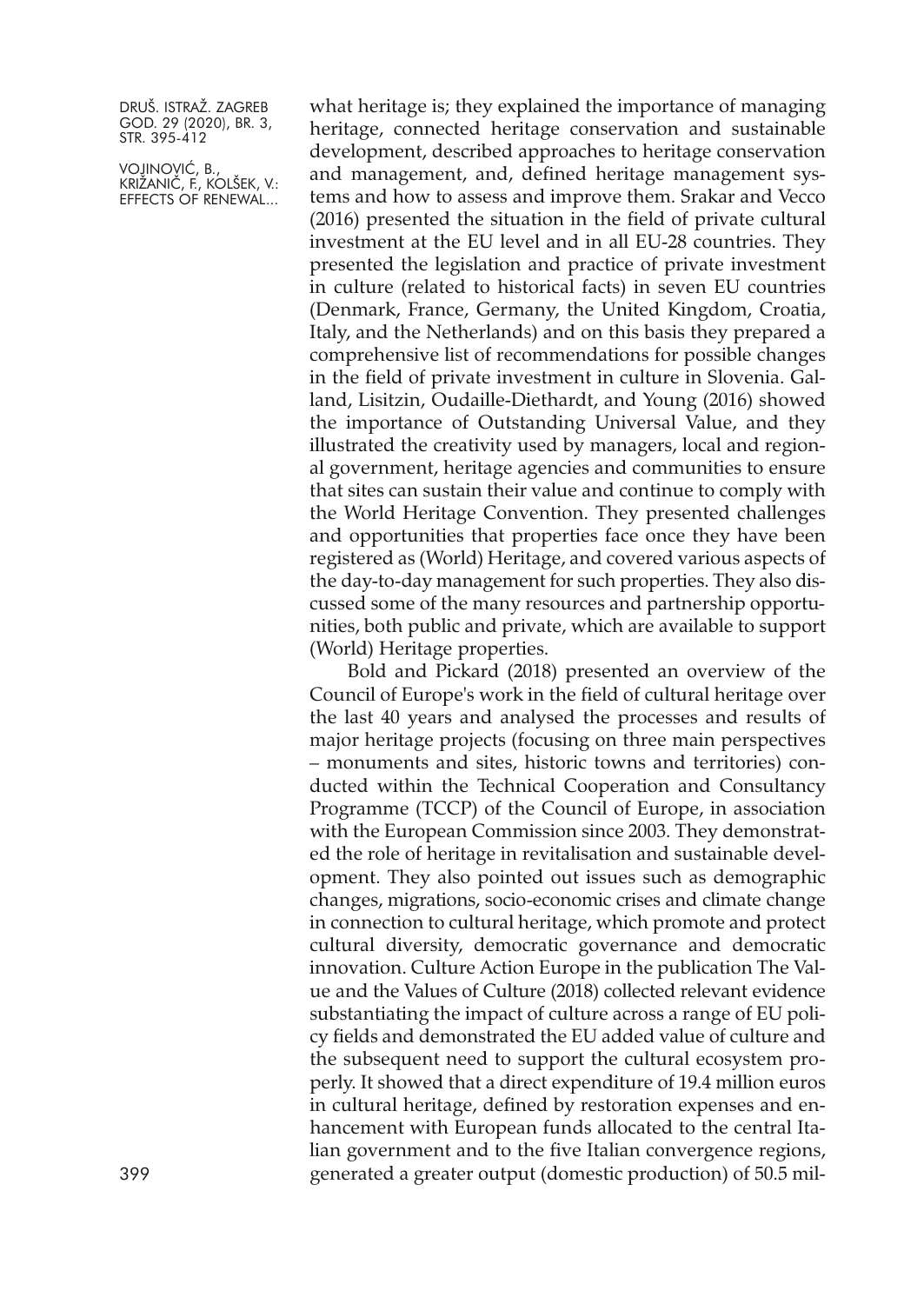lion euros with an increase of overall employment of 884 work units. Furthermore, the funding of culture (and cultural heritage) has been shown to positively impact regional development.

## **CONVERGENCE CO-MOVEMENTS IN THE FINANCING OF PRESERVATION**

Nearly all countries in the EU have reduced (or some even have zero) rates of value added tax (VAT) for financing the preservation of cultural heritage. In connection with cultural heritage there are examples of reduced VAT (following certain conditions) for work on residential buildings (Belgium, France, Italy, the Netherlands and Ireland). In Spain, all work on historic buildings is taxed with a lower rate of VAT. In the UK, VAT is exempted from services related to restoration work on registered cultural monuments and historical buildings, and most of the goods and materials associated with these structures. In the Netherlands, the Amsterdam Restoration Company is exempt from VAT for its renovation work in old historic buildings. The sponsorship is a bilateral business relationship that brings the sponsor a benefit by advertising support for a cultural asset or a cultural institution that, with received sponsorship funds, acts in the field of culture and carries out agreed obligations to the sponsor. The Czech Republic, Latvia, Lithuania, Slovakia, Slovenia and Sweden treat sponsorships as normal costs, while other countries are aware of specific tax incentives for sponsorships (sponsorships in the Netherlands are, up to a certain amount, free from capital gains tax; in Malta, sponsorships can be deductable from the tax base; there are special facilities in Bulgaria for investing in the restoration of cultural heritage and monuments; in Greece, cultural sponsorship funds can be completely deducted from the taxable base of an individual or company, once a year).

Public-private partnerships are common in large infrastructure projects and as such are not recognised as the most appropriate form of investment in culture. However, there are some incentives for public-private partnerships in culture in some EU countries (e.g. in Austria), especially in the field of museums; in Belgium, for a special culture support programme; in Ireland, a scheme for expanding work in the field of music; there is a programme for the revitalisation of cultural heritage in Portugal, under which private construction companies devote at least 1% concession to restoration, conservation and the reconstruction of cultural heritage objects for grants given by the Ministry of Culture; in the UK public-private partnerships are used as a tax deduction.

Over the past decades, in the countries of Eastern Europe, a mechanism for support through income tax donations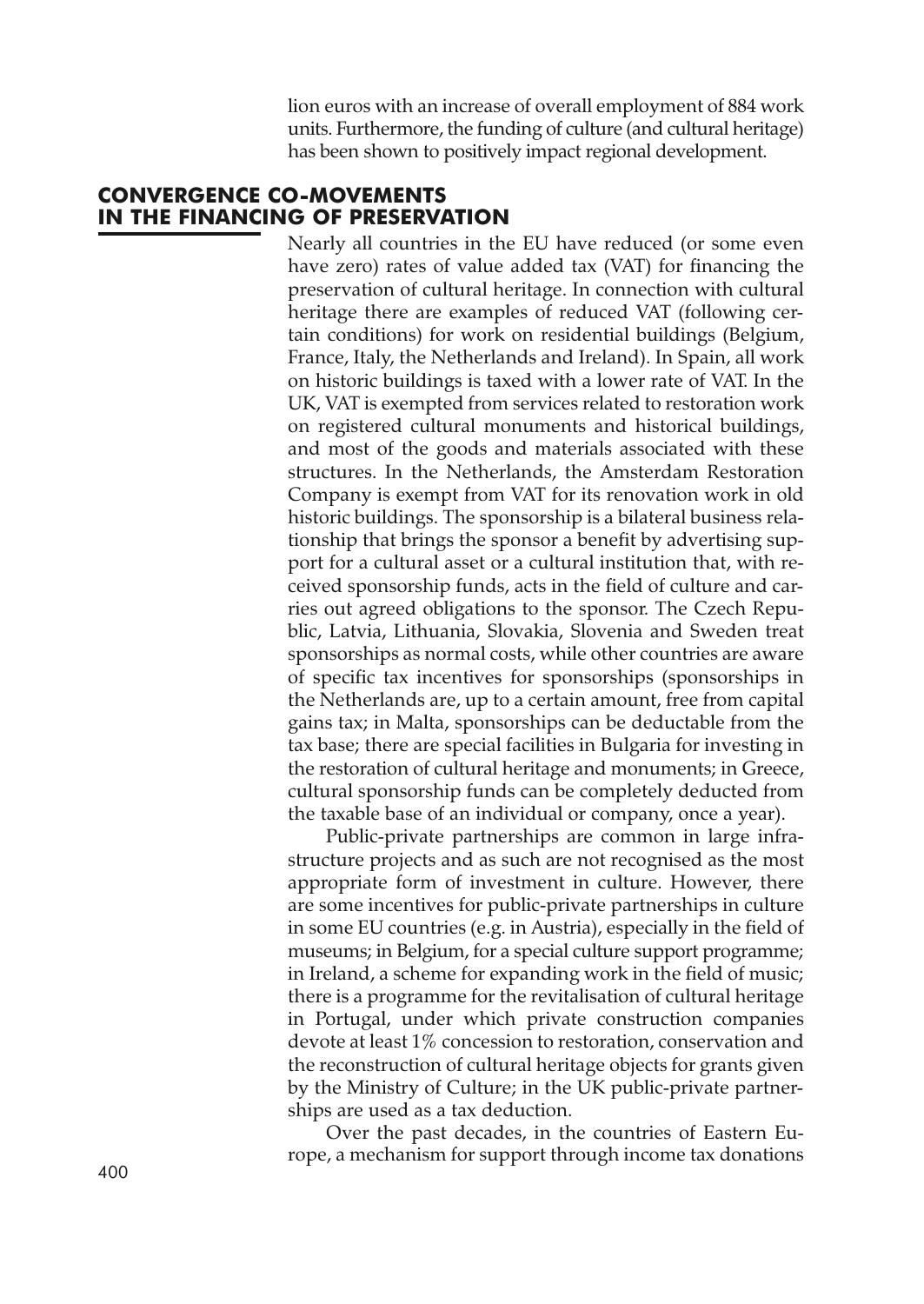VOJINOVIĆ, B., KRIŽANIČ, F., KOLŠEK, V.: EFFECTS OF RENEWAL... has been developed (so-called "percentage legislation") where taxpayers can devote a certain proportion (e.g. 2% in Lithuania, Croatia and Slovakia, 1% in Hungary, Poland and Romania, while in Slovenia and Italy only 0.5%) of their income tax (in Croatia also tax on profit, e.g. devoting 2% from the tax basis) to determined non-profit and non-governmental organisations. The main public financer of the restoration of cultural heritage in Croatia is the Ministry of Culture with their Programme of financing public needs.

The donations are most developed in Anglo-Saxon countries, especially in the US, but are also known in the EU countries (in the UK, since 2000, a simplified tax regime allows individuals to reduce tax liabilities from donations to organisations supporting culture, including cultural heritage; in Belgium, tax payers can deduct donations to support work on certain cultural heritage; in Ireland, tax payers are entitled to a reduction of tax obligations for donations to certain non- -profit organisations, including those involved in the preservation of cultural heritage; in the Netherlands, tax payers are entitled to tax exemptions for donations to non-profit organisations for the preservation of cultural heritage; inheritance tax up to  $60\%$ ).

Analysing several options of financial support to cultural heritage, we also find some other additional forms, such as private investment in culture, matching funds or matching grants, a special form of support private investment in culture ("venture" philanthropy), and new mechanisms on the digital scene also affecting new possibilities of private funding of culture. Using an indirect approach to show the convergence occurrences, we find a number of different mechanisms in the EU promoting the financing of culture, and in this context preserving cultural heritage.

#### **METHODOLOGY, DATA AND MODEL USED**

In the analysis of the effects of economic activity related to the maintenance of immovable cultural heritage, we assessed the impact of construction and tourism activities directly and indirectly (through suppliers of reproductive material and relevant services and through the further reproduction demand of these suppliers). We repeated the same procedure to evaluate the direct and indirect effects of the impact of increased employee benefits, depreciation, profit and general government revenue on the growth of personal, investment and government spending, and its impact on revenue growth, added value (and its components), on employment and on capital use, on development activity, on imports and on fiscal inflows. The results are calculated in 2017 prices and show the effect of this activity on Slovenian production, added val- 401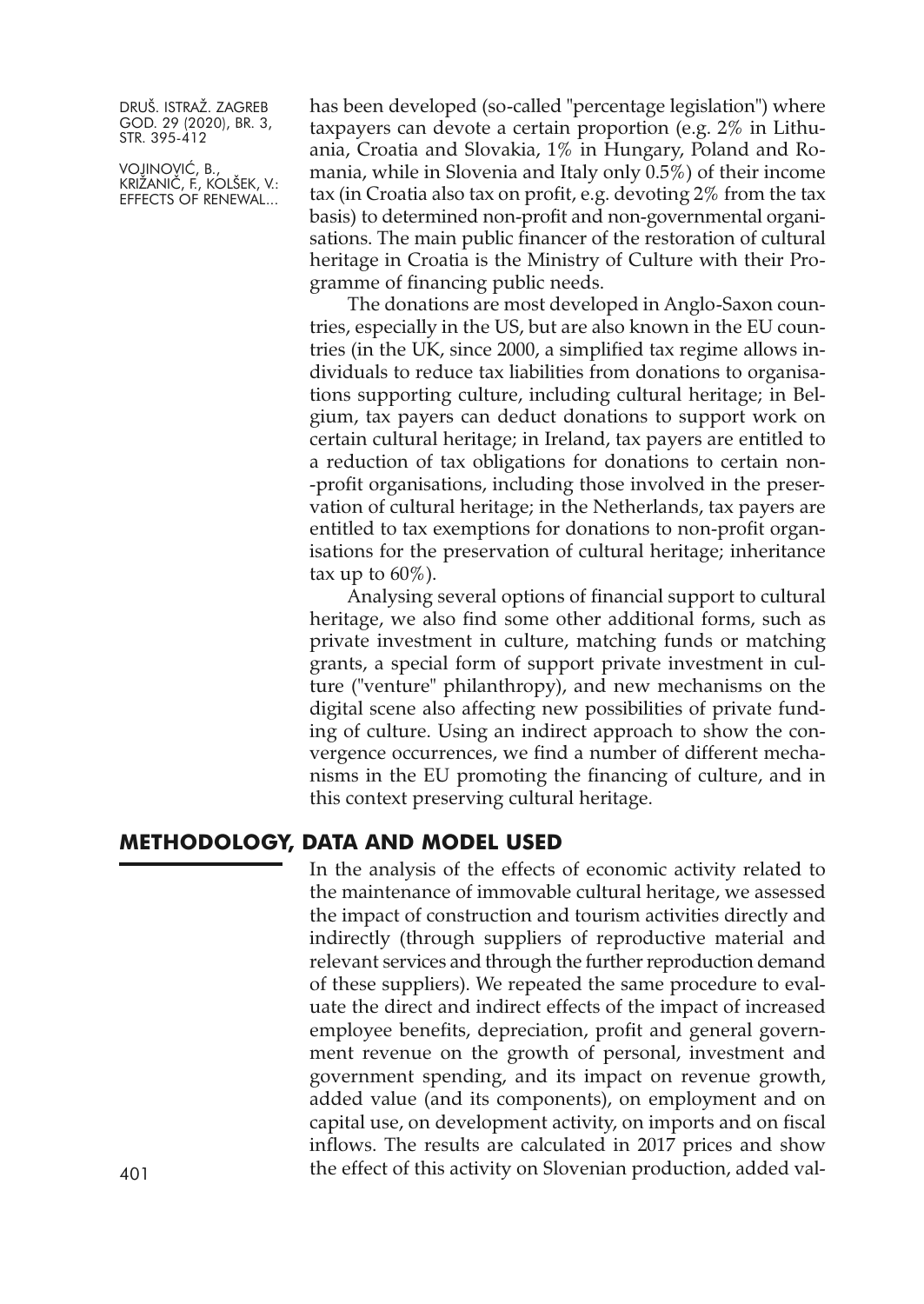VOJINOVIĆ, B., KRIŽANIČ, F., KOLŠEK, V.: EFFECTS OF RENEWAL...

ue, employee benefits, depreciation, operating surplus, employment, fixed assets, investments for research and development (R&D), imports of goods and services and general government revenue. The analysis was carried out on the data of 63 sector input-output matrices of the Slovenian economy in 2015 (Statistical Office of the Republic of Slovenia: SURS). The direct and indirect impact of the given scale and structure of spending on these economic variables was estimated by:

| $M = (I-Ad)-1 * Y,$ | (1) |
|---------------------|-----|
|---------------------|-----|

|  |  | $H = (diag GDP/X) * (I-Ad)-1 * Y,$ | (2) |
|--|--|------------------------------------|-----|
|--|--|------------------------------------|-----|

- $G = Au * (I-Ad)-1 * Y,$  (3)
- $Z = (diag F/X) * (I-Ad)-1 * Y.$  (4)

*M* is the global impact of increased demand – revenue (*Y*) on production by industry and the sum shows the impact on the overall economy; *Ad* is the matrix of technical coefficients – the column of domestic inputs divided by the production in a given sector (X); *I* is a unit matrix; (*I-Ad*)-1 is a matrix multiplier.

*H* is the global impact of increased demand – revenue (*Y*) on value added or its components (employee benefits, depreciation and business surplus), where *GDP/X* is a diagonalised value added matrix or its components (*GDP*) divided by the sectoral production (X).

*G* is the global impact of increased demand – revenue (*Y*) on imports. *Au* is the import component of the technological matrix, obtained by dividing imports into industries with their production.

*Z* is the global impact of increased demand – revenue (*Y*) on the production factor, where *F* is the number of employees, the value of fixed assets, or investments in *R&D*, diag. *F/X* is a diagonalised matrix of direct factors of the production factor *F* in the sectoral production (X).

Our assessment of the direct and indirect impact of growth in demand for construction and tourism services on production (revenue), added value and its components, employment of labour and capital, development activity and imports in the Slovenian economy is based on the model of the Leontief production function and assumes constant yields of production factors, the elasticity of substitution equals 0 and the homogeneity of production within the sectors. The results of the input-output analysis can be considered as initial tendencies with the indicated direction. The general government effects are calculated from the estimated impact on added value and 36.72% of the average share of general government re-402 venue (taxes and contributions) in Slovenia's GDP in 2015.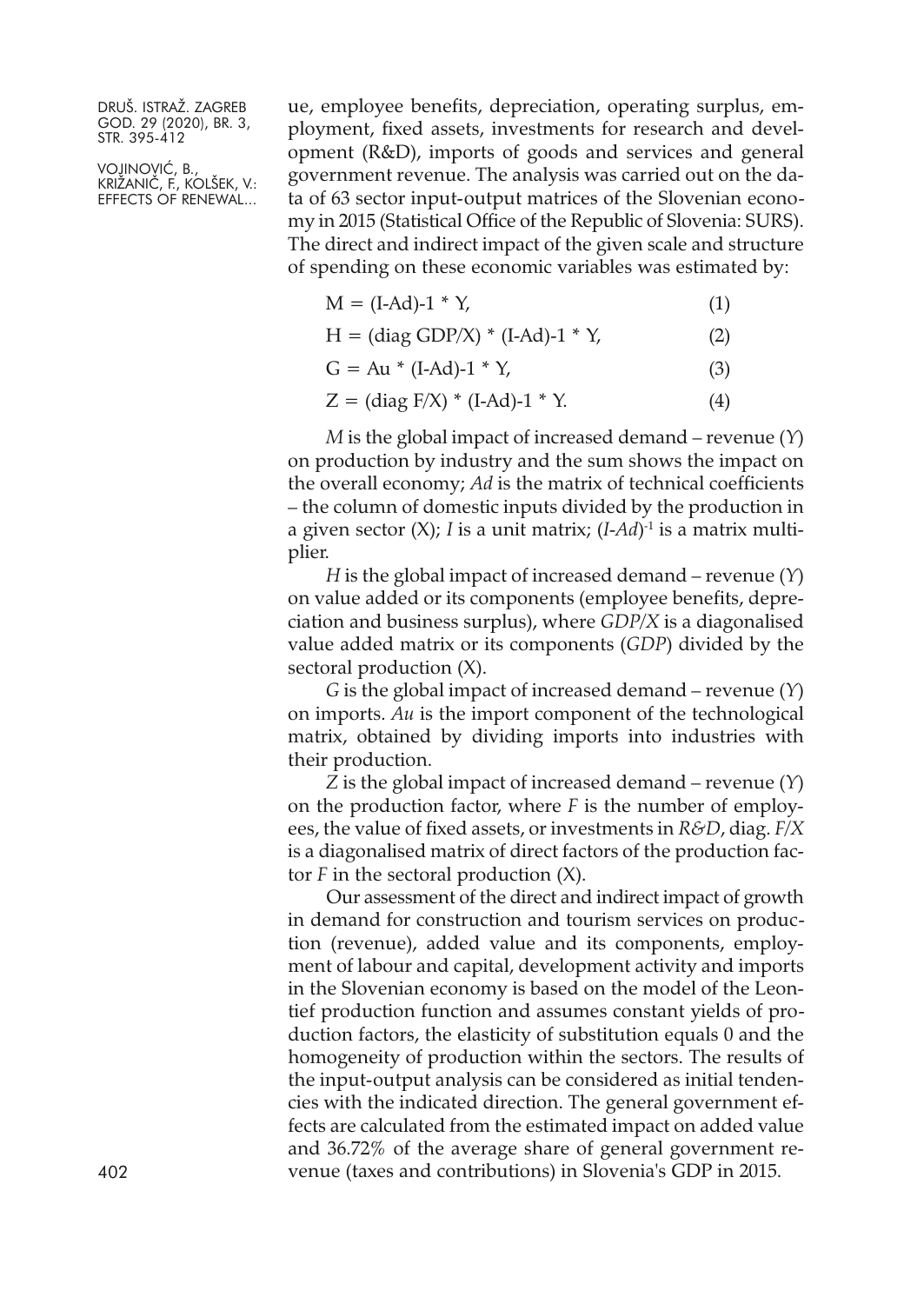VOJINOVIĆ, B., KRIŽANIČ, F., KOLŠEK, V.: EFFECTS OF RENEWAL...

Input output analysis (Leontiev's inverse) is generally useful for evaluating the direct and indirect effects of a given volume and structure of final consumption on the national economy. To predict long-term effects, we would have to use input-output matrix for many years, design dynamic multipliers and also evaluate the factors that influence these dynamics. In this sense, our analysis is an initial step, which, however, provides sufficiently high-quality information on the specific effects of a sound fiscal policy in the field of the preservation of immovable cultural heritage.

#### **RESULTS AND DISCUSSION**

The Ministry of Culture (Černe, 2018a) collected the data on the public ranking of the reported projects for state co-financing of investment in immovable cultural heritage preservation from 1998 to 2018. Based on these estimates, we assume that 30.3 million euros is the amount to be annually paid for the population, the economy or civil society, who wish to obtain the regular and proper maintenance of the immovable cultural heritage in their possession. At the same time, it was assumed that tax deductions (or public subsidy) would cover 46% of this amount (the same percentage as in the period from 1989 to 2015). In this case, investments would be made, and the immovable cultural heritage would be adequately maintained. The Ministry of Culture (Černe, 2018b) also assessed the need to maintain state-owned immovable cultural heritage and annually invest 2.4 million euros. So the stimulation of the private sector (with civil society organisations), tax incentives (or state subsidies) and public funds for the maintenance of immovable cultural heritage annually amounts up to 16.4 million euros, and total required renovation investments in the objects of immovable cultural heritage in Slovenia in the amount of 32.7 million euros.

We analysed the direct and indirect impact of investments in the maintenance of immovable cultural heritage on Slovenian construction, the entire economy and the net fiscal effect of state incentives for these investments. Table 1 shows that an investment in the maintenance of immovable cultural heritage in the amount of 32.7 million euros, lead at the national level to 65.6 million euros of production (revenue), 24.5 million euros of added value (13.3 million euros in employee benefits, 3.3 million euros of depreciation and amortisation and 6.8 million euros of operating surplus). At the annual level, this investment will directly and indirectly provide 700 employees with their jobs, and fixed assets of 42.4 million euros will be used. The sectors that will carry out the analysed activity are not intensively developmental. R&D activity will only spend 100 thousand euros. When carrying out mainte-403 nance work on immovable cultural heritage, the Slovenian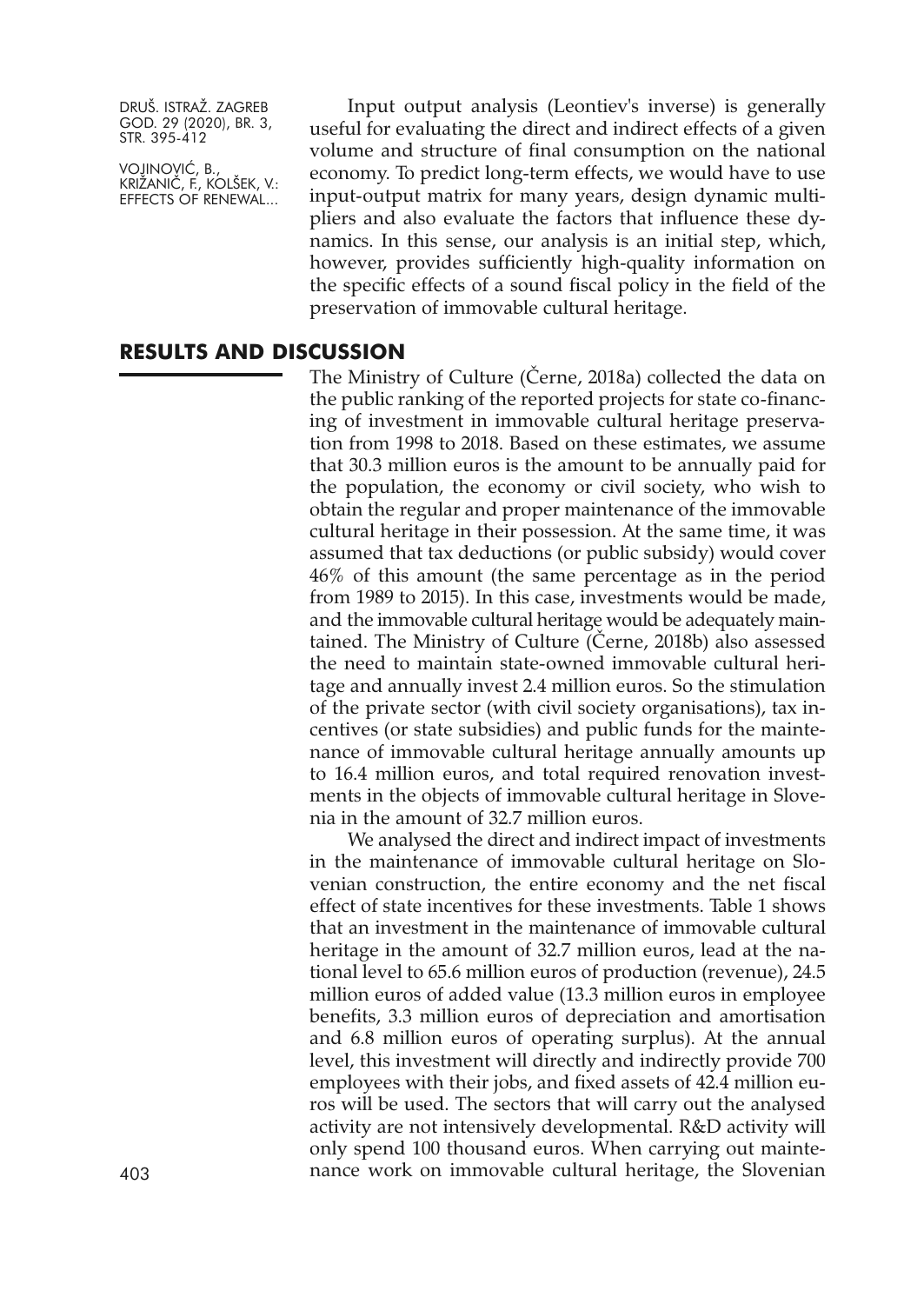VOJINOVIĆ, B., KRIŽANIČ, F., KOLŠEK, V.: EFFECTS OF RENEWAL...

economy will import goods worth 8.2 million euros. At the macroeconomic level, the analysed investments will allow for increased production and business surplus by 0.1%, while elsewhere, the effect will be around 0.05%.

As a result of the added value created, with the analysed renewal investments in the immovable cultural heritage, 9 million euros of general government revenue will be generated, so there is going to be a negative net fiscal effect of only 7.4 million euros or 55% less than the actual state payment for subsidies or the same amount of tax relief for this purpose.

|    |                               | In mill. EUR | % on the macro-<br>economic scale |
|----|-------------------------------|--------------|-----------------------------------|
| 1  | Production                    | 65.6         | 0.09                              |
|    | Added value                   | 24.5         | 0.06                              |
| 3  | Funds for employees           | 13.3         | 0.07                              |
| 4  | Consumption of fixed capital  | 3.3          | 0.04                              |
| 5  | <b>Business surplus</b>       | 6.8          | 0.10                              |
| 6  | Working force                 |              |                                   |
|    | (in 1000 active workers)      | 0.7          | 0.07                              |
| 7  | Fixed assets                  | 42.4         | 0.03                              |
| 8  | Resources for R&D             | 0.1          | 0.01                              |
| 9  | Imports of goods and services | 8.2          | 0.04                              |
| 10 | General government revenue    | 9.0          | 0.05                              |
|    |                               |              |                                   |

Next we analysed the direct and indirect impact of properly maintained immovable cultural heritage on Slovene tourism and on the whole economy as well as public finance inflows. In our analysis, we were interested in the increase of tourist activity in the towns and cities, including Ljubljana in the period 2008 to 2017, and we took into account the growth of tourism revenue from its increase in the rest of Slovenia (coastal, mountainous, health resorts and other places) as a result of properly maintained immovable cultural heritage. If immovable cultural heritage were neglected, this growth of tourism would not exist. Or if, over the years, the neglect of maintenance of the immovable cultural heritage continues, the income of tourism will begin to shrink accordingly.

| $\supset$ TABLE 2 |                         |
|-------------------|-------------------------|
|                   | Tourist arrivals and    |
|                   | tourist overnight stays |

| 2017 versus 2008 |                       | Slovenia  | Towns includ-<br>ing Ljubljana | Other     |
|------------------|-----------------------|-----------|--------------------------------|-----------|
| Tourist          | %                     | 60.5      | 97.4                           | 50.4      |
| arrivals         | <b>Difference</b>     | 1.864.367 | 641.673                        | 1.222.694 |
| Tourist          | $\%$                  | 35.2      | 79.4                           | 27.7      |
|                  | overnights Difference | 3.277.524 | 1.066.116                      | 2.211.408 |

Table 2 shows that the number of tourist arrivals and 404 tourist overnight stays in Ljubljana and other Slovenian towns

 $\Rightarrow$  TABLE 1 Direct and indirect<br>impact on the Slovenian economy – maintenance work in the construction sector – 32.7 million euros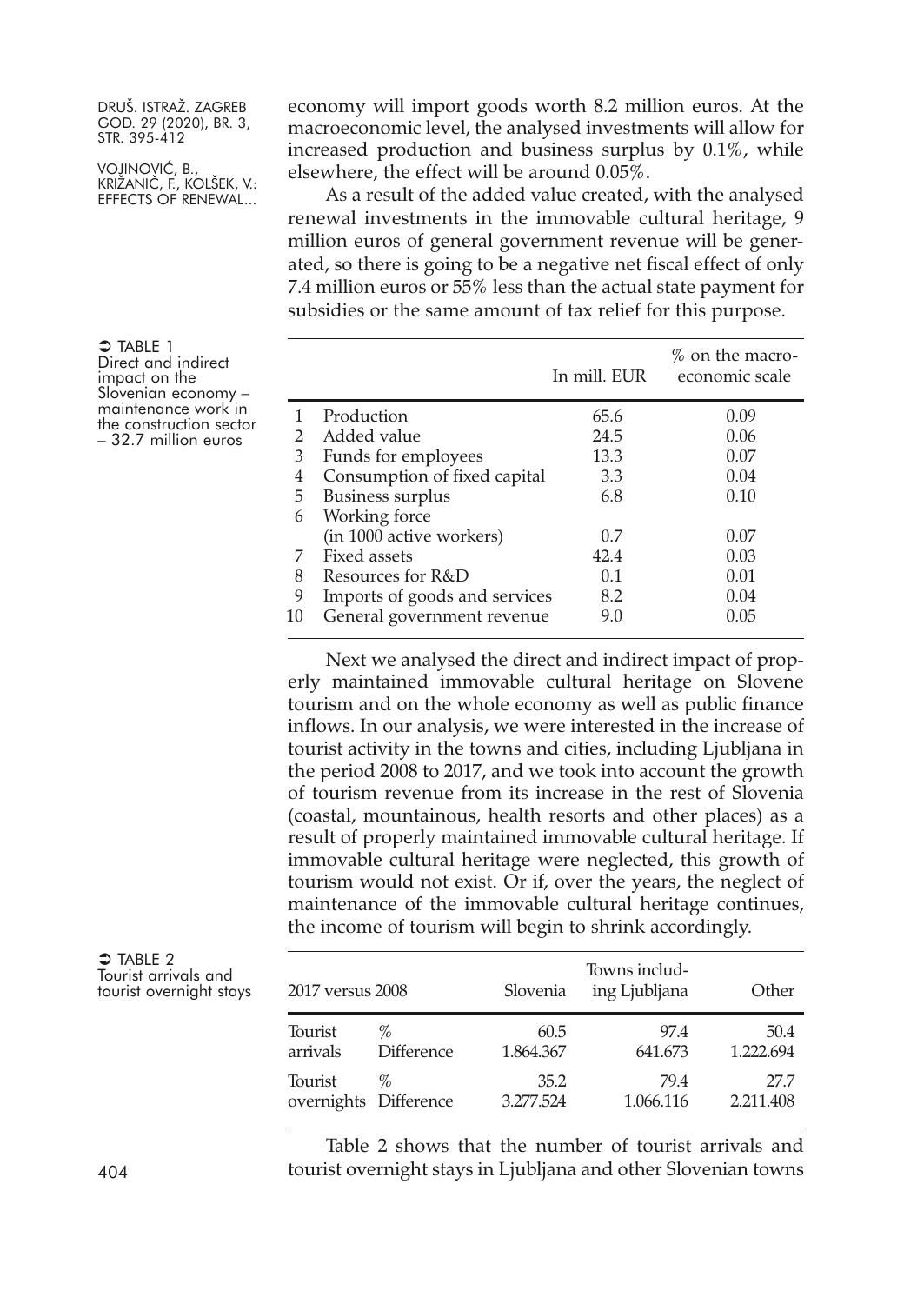VOJINOVIĆ, B., KRIŽANIČ, F., KOLŠEK, V.: EFFECTS OF RENEWAL...

 $\supset$  TABLE 3 Tourism in 2008 and in 2017

(97% and 79% respectively) increased significantly more than in the rest of the Slovenian tourism sector between 2008 and 2017 (50% and 28% respectively). The average share of tourist arrivals and overnight stays in the towns, including Ljubljana, was 0.175 in relation to the total Slovenian result in 2008 and 0.225 in 2017 (Table 3).

| Share of towns<br>including Ljubljana<br>versus Slovenia | Estimated by<br>tourist arrivals | Estimated by<br>tourist overnights | Average |
|----------------------------------------------------------|----------------------------------|------------------------------------|---------|
| 2008                                                     | 0.21                             | 0.14                               | 0.175   |
| 2017                                                     | 0.26                             | 0.19                               | 0.225   |

Table 4 shows the revenue and the added value of tourist activities in towns (including Ljubljana) in relation to the total income of Slovenian tourism in 2017. In this year, the total income of Slovenian tourism (at current prices) amounted to 1952.1 million euros, and the estimated revenue of tourist activities in Ljubljana and other towns amounted to 439.2 million euros. The assumption is that the above average growth of tourist arrivals and overnight stays in cities in Slovenia between 2008 and 2017 is the consequence of the growth of tourism related to the expected experience of tourists visiting Slovenian cities and especially the medieval city centres. From 2008 to 2017, the number of tourist arrivals to Slovenia in total increased by 60.1% and in Slovenian cities by 97.4%, while in the same period the number of tourist overnight stays in Slovenia increased by 35.2% and in cities by 79.4% (Source: Statistical Office of the Republic of Slovenia).

|                                           | In million EUR Revenues Value added |                           |                         |
|-------------------------------------------|-------------------------------------|---------------------------|-------------------------|
| Sum<br>Towns including Ljubljana<br>Other | 22.5%<br>77.5%                      | 1952.1<br>439.2<br>1512.9 | 915.8<br>206.1<br>709.7 |

In Table 5 we see that the income of the tourism sector, at constant prices (2010), amounted to 1601.0 million euros in 2008 and 1755.1 million euros in 2017. Regarding the share of towns, the total number of tourist arrivals and their overnight stays in Slovenia, and the turnover of tourism, the tourist activity in towns, measured at constant prices (2010), amounted to 280.2 million euros in 2008 and 394.9 million euros in 2017.

The faster growth of tourism activities in towns (including Ljubljana) from 2008 to 2017 enabled an additional income of Slovene tourism at an annual level of 15.6 million euros (which represents the annual opportunity cost of eventual neglect of the renovation investments in immovable cultural heritage in 405 Slovenia).

 $\bullet$  TABLE 4

Revenue and added value of tourism in 2017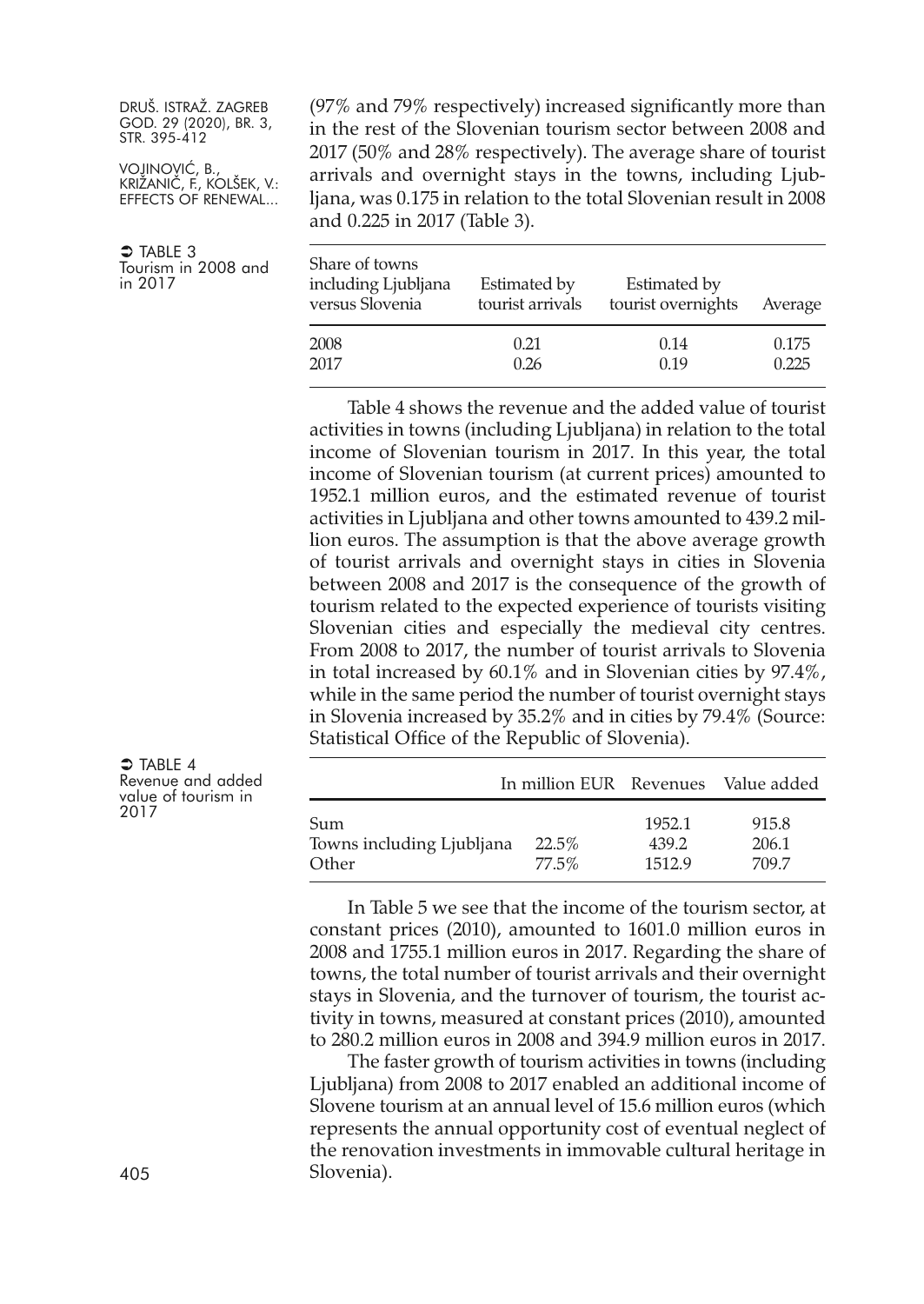| $\Rightarrow$ TABLE 5<br>Revenue from tourism<br>at constant prices |                                                    | 2008   | 2017   |
|---------------------------------------------------------------------|----------------------------------------------------|--------|--------|
| $(2010) - real$                                                     | Revenue (in million EUR)                           | 1601.0 | 1755.1 |
|                                                                     | Towns with Ljubljana $(17.5\% \rightarrow 22.5\%)$ | 280.2  | 394.9  |
|                                                                     | Others (82.5% $\rightarrow$ 77.5%)                 | 1320.8 | 1360.2 |

Table 6 shows the multiplicative impact of tourism activities, 15.6 million euros of direct revenue for this sector, on the Slovenian economy. At the national level, the increase in tourist activity in cities in relation to the growth of other sectors of the economy generates 24.1 million euros in revenue, 11.9 million euros of added value (7.0 million euros of employees' benefits, 2.7 million euros of depreciation and 1.7 million euros of business surplus) each year. Increased activity per year allows 500 more employees and engagement of 45.5 million euros of fixed assets. The increased activity of tourism, due to its successful marketing in towns and cities, will require 3.7 million euros of additional imported goods and services. At the macroeconomic level, the analysed increase in tourism activity would represent a 0.05% increase in employment, while the impact on revenue and added value would be only 0.03%. Increased activity of tourism (by 15.6 million euros) would have an impact on additional government revenues to the amount of 4.4 million euros.

|   |                               | In million EUR | $%$ on the macro-<br>economic scale |
|---|-------------------------------|----------------|-------------------------------------|
|   | Production                    | 24.1           | 0.03                                |
| 2 | Added value                   | 11.9           | 0.03                                |
| 3 | Funds for employees           | 7.0            | 0.04                                |
| 4 | Consumption of fixed capital  | 2.7            | 0.03                                |
| 5 | Operating surplus, net        | 1.7            | 0.03                                |
| 6 | Working force                 |                |                                     |
|   | (in 1000 active workers)      | 0.5            | 0.05                                |
|   | Fixed assets                  | 45.5           | 0.03                                |
| 8 | Imports of goods and services | 3.7            | 0.02                                |
| 9 | General government revenue    | 4.4            | 0.02                                |

We began to test the direct and indirect impact of maintenance of immovable cultural heritage on the Slovenian economy and the net fiscal effect of government expenditure for this purpose, taking into account the impact of increased construction activity and growth of tourism and examining the impact of increased construction and tourism activity down the reproduction chain. Let us look at the overall result of the impact that the Slovenian national economy has on public finances, the increase in construction activity and tourism, 406 related to the maintenance of immovable cultural heritage. In

 $\bigcirc$  TABLE 6 Direct and indirect<br>impact on the Slovenian economy – an-<br>nual growth in tourism<br>revenue in towns (with<br>Ljubljana) above the growth of the rest of<br>tourism revenue -15.6 million euros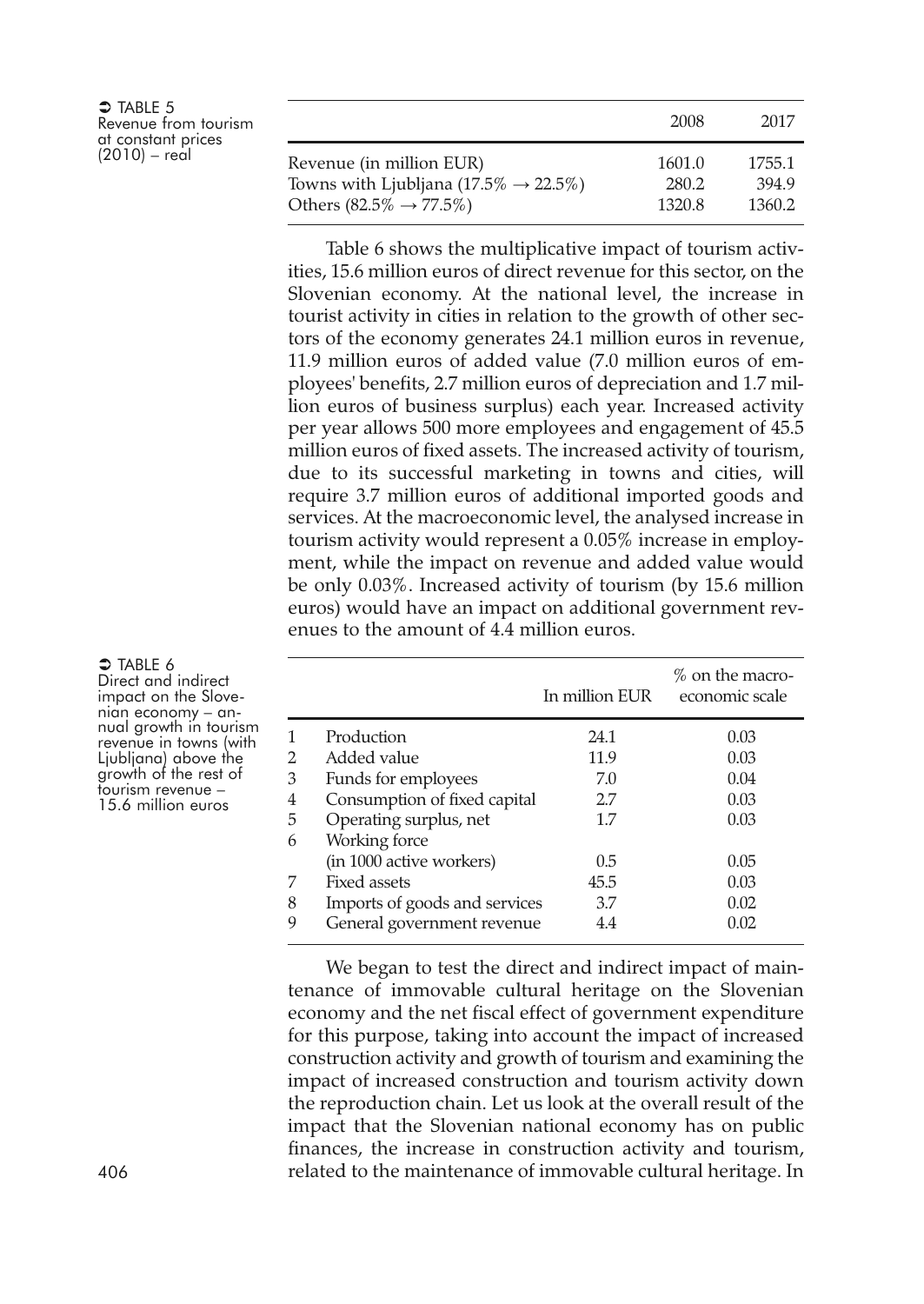VOJINOVIĆ, B., KRIŽANIČ, F., KOLŠEK, V.: EFFECTS OF RENEWAL...

 $\bigcirc$  Table 7 Direct and indirect<br>impact on the Slovenian economy – an-<br>nual growth in<br>construction revenues<br>for maintenance\*

Table 7, we see that investment leads to the maintenance of immovable cultural heritage in the amount of 32.7 million euros and the annual increase in tourism revenue by 15.6 million euros at the national level to almost 90 million euros of production (revenue), up to 36 million euros added value (20 million euros' employee benefits, 6 million euros' depreciation and 8.5 million euros of operating surplus). At the annual level, the analysed activity will directly and indirectly enable the employment of 1,100 workers and the commitment of 88 million euros of fixed assets. Only about 100 thousand euros will be invested in research and development. For the analysed activity of construction and tourism, the import of goods and services in the amount of 12 million euros will be required directly and indirectly. The influence of the maintenance of immovable cultural heritage and the associated tourist activity on revenue, employee benefits, business surplus and employment exceeds 0.1% of the total value of the given macroeconomic variable at the annual level (prices 2017).

|    |                               | In million EUR | $%$ on the macro-<br>economic scale |
|----|-------------------------------|----------------|-------------------------------------|
|    | Production                    | 89.7           | 0.12                                |
| 2  | Added value                   | 36.3           | 0.09                                |
| 3  | Funds for employees           | 20.2           | 0.11                                |
| 4  | Consumption of fixed capital  | 6.0            | 0.07                                |
| 5  | Operating surplus, net        | 8.5            | 0.13                                |
| 6  | Working force                 |                |                                     |
|    | (in 1000 active workers)      | 1.1            | 0.12                                |
| 7  | Fixed assets                  | 87.9           | 0.07                                |
| 8  | Resources for R&D             | 0.1            | 0.02                                |
| 9  | Imports of goods and services | 12.0           | 0.06                                |
| 10 | General government revenue    | 13.3           | 0.08                                |

\* Direct and indirect impact on the Slovenian economy – annual growth in construction revenues for maintenance of immovable cultural heritage in the amount of 32.7 million euros, and an annual increase in tourism revenue in towns (with Ljubljana) above the growth of the rest of tourism revenue – 15.6 million euros.

The activity derived from investments in the restoration of immovable cultural heritage is neither development-intensive nor capital-intensive, nor import-intensive. Due to its nature (linked to the necessary reconstruction of buildings and other objects of immovable cultural heritage), it cannot increase much more than we have analysed in this chapter, and therefore cannot serve economic policy as a major measure in preventing recession. Finally, in the last line of Table 7, we see that as a result of the added value generated by ana-407 lysing renewal investments in immovable cultural heritage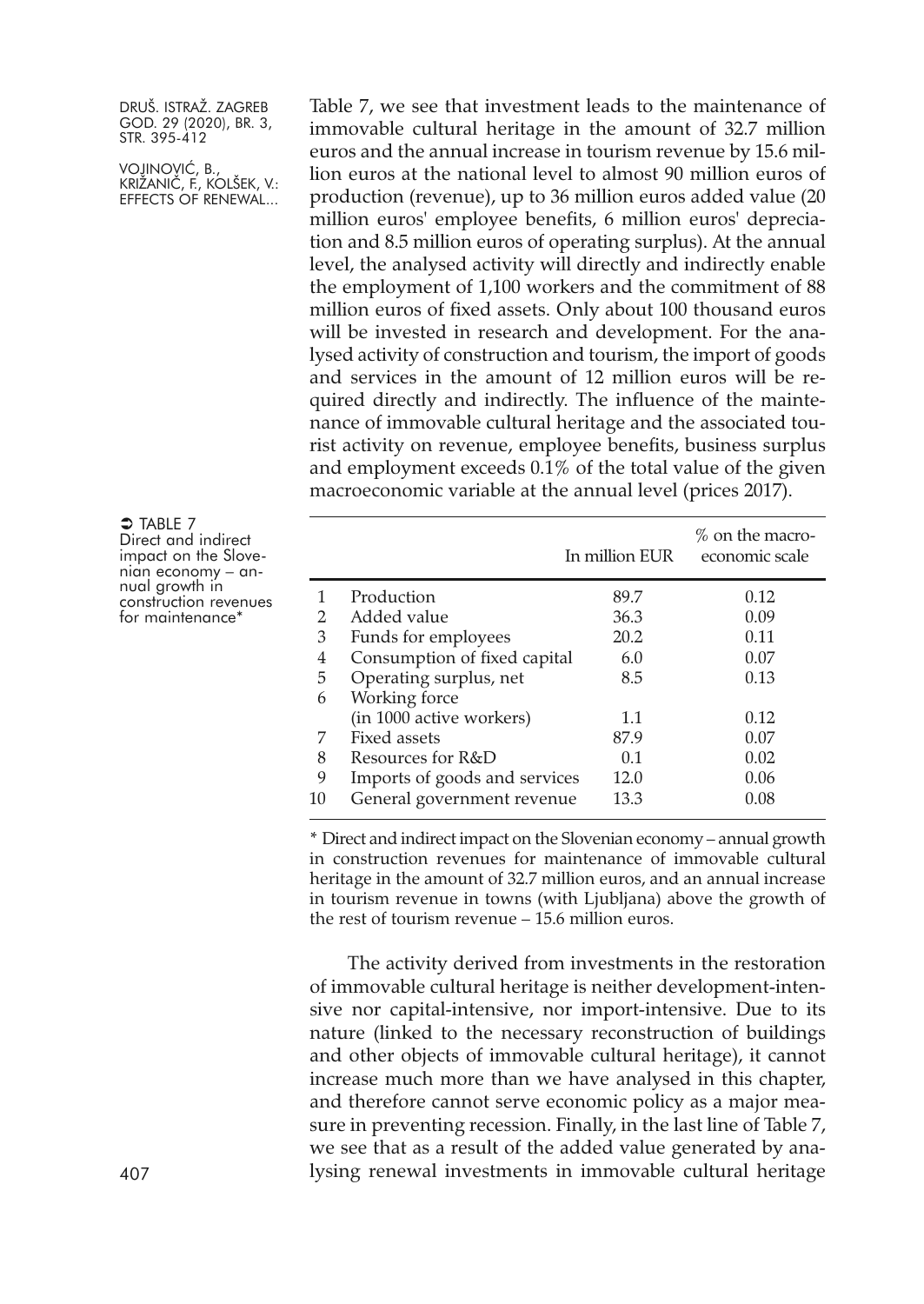VOJINOVIĆ, B., KRIŽANIČ, F., KOLŠEK, V.: EFFECTS OF RENEWAL...

(not only due to construction activity, but also due to tourism activities), 13.3 million euros of general government revenues will be generated. Considering that the state will use the aforementioned 16.4 million euros for subsidies (tax incentives) to investors and own investments for this purpose, the negative net fiscal effect is only 3.1 million euros or 81% less than the actual state subsidies or equal amount of tax breaks.

The impact of the increased construction and tourist activities down the reproduction chain, together with the impact of the increase in employee benefits on personal consumption, depreciation and business surplus on investments, and indirect and direct tax inflows to the consumption of the general government are analysed in these last pages of our paper. The growth in these types of consumption is also leading to growth in supplier income and its impact can be analysed by the Leontief production function.

By analysing personal consumption, we take into account that employees' salaries are taxed with personal income tax and contributions for employment, for maternity care, for health insurance, and for pension and disability insurance. Personal consumption is influenced by the net disposable income of employees. At the same time, revenues from the contribution for pension and disability insurance are transferred directly to personal consumption. This part (net income of the population) is reduced by the level of saving. The difference is the effect of the increased income of employee on personal consumption and through this multiplying effect on the economy. Regarding the investments, remunerations of companies from depreciation are fully invested. At the same time, according to our assumption, the net operating surplus is reduced by the corporation tax rate and fully invested. We also assume that the savings of the population are placed in the financial system and further into investments. By its definition, the general government revenue is the difference between the estimated impact on added value and the sum of employee benefits, depreciation and operating surplus. These are taxes on production and imports or indirect taxes. The impact of direct taxes is assessed with the share of personal income tax and contributions for employment, maternity care and health insurance in the remuneration of employees for the entire year 2015. The share of corporation tax in business surplus, 2015 is added to this. These are total assets collected through direct taxes and are assumed to be used to cover public spending. Regarding direct imports, we take into account that part of the personal, investment and government consumption is covered by imports. The shares of imports in total consumption are obtained from the input-output matrix data 408 for 2015.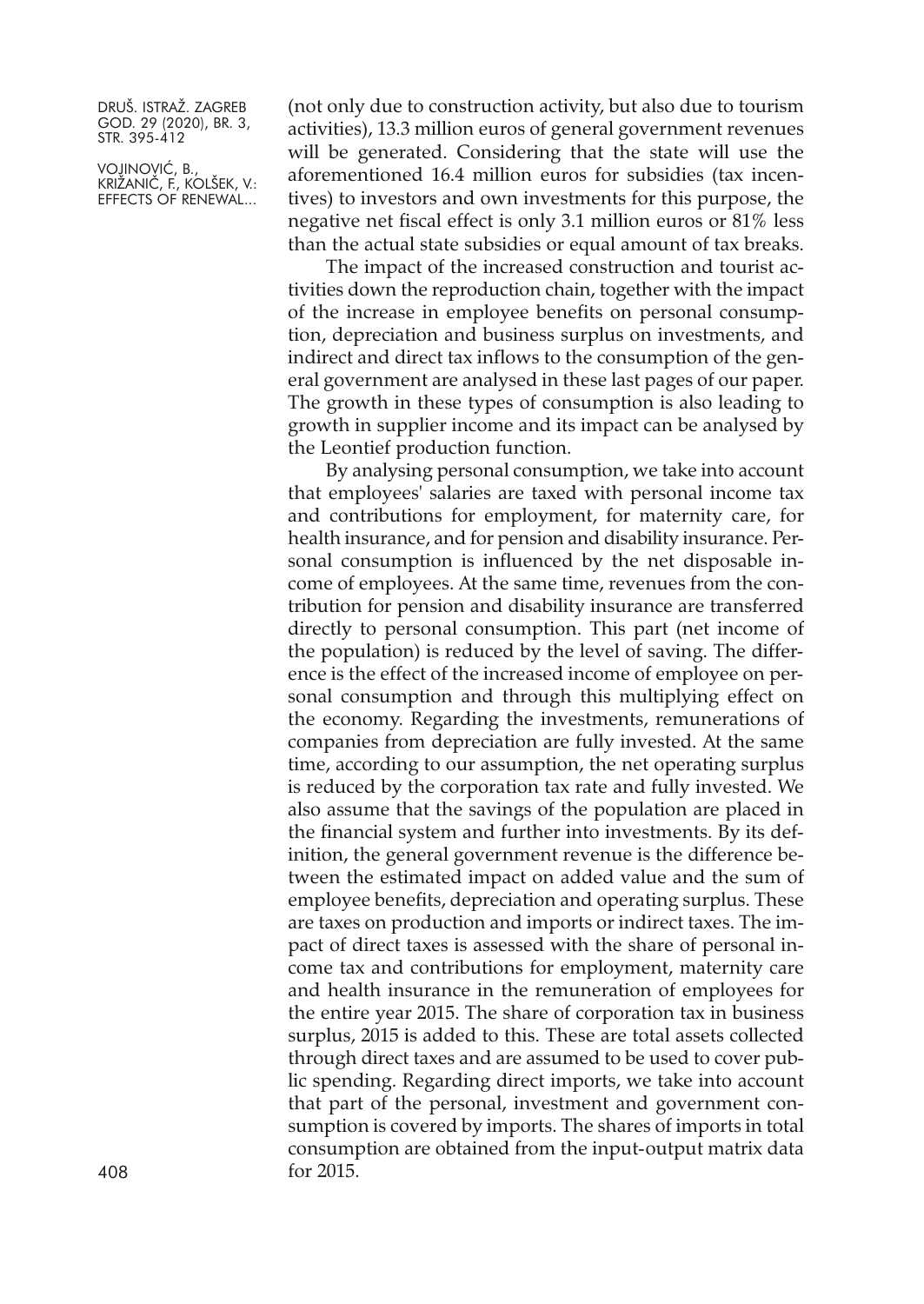VOJINOVIĆ, B., KRIŽANIČ, F., KOLŠEK, V.: EFFECTS OF RENEWAL...

 $\supset$  Table 8 Multiplicative impact of investments in the maintenance of immovable cultural heritage<sup>\*</sup>

In our analysis, the impact of increased employee benefits, depreciation, business surplus and taxes is added to the impact of increased construction and tourism activity and together we finally estimate the multiplicative impact of investments in the maintenance of immovable cultural heritage on the Slovenian economy.

|    |                               | In million EUR | $%$ on the macro-<br>economic scale |
|----|-------------------------------|----------------|-------------------------------------|
|    | Production                    | 136.7          | 0.19                                |
| 2  | Added value                   | 60.9           | 0.16                                |
| 3  | Funds for employees           | 33.6           | 0.18                                |
| 4  | Consumption of fixed capital  | 11.6           | 0.15                                |
| 5  | Operating surplus, net        | 13.1           | 0.20                                |
| 6  | Working force                 |                |                                     |
|    | (in 1000 active workers)      | 1.8            | 0.19                                |
| 7  | Fixed assets                  | 177.8          | 0.14                                |
| 8  | Resources for R&D             | 0.6            | 0.08                                |
| 9  | Imports of goods and services | 25.7           | 0.12                                |
| 10 | General government revenue    | 22.4           | 0.13                                |

\* Direct and indirect impact on the Slovenian economy based on annual increase in construction revenues for the maintenance of immovable cultural heritage in the amount of 32.7 million euros, and an annual increase in tourism revenue in cities (with Ljubljana) above the growth of the rest of tourism revenue – 15.6 million euros with the further impact of an increase in employee income, depreciation, operating surplus and indirect taxes.

The results of such an extended analysis are shown in Table 8. In it, we see that the impact increases to 137 million euros in revenue, to 61 million euros added value, to 1,800 new jobs and the use of 178 million euros of fixed assets. Imports of goods and services will increase by almost 26 million euros and general government revenue by 22.4 million euros. Considering that the state spent 16.4 million euros to encourage investments in the maintenance of immovable cultural heritage, the net fiscal effect is positive in the amount of 6 million euros or 37% more than the actual state subsidies or equal amount of tax breaks.

#### **CONCLUSIONS**

Investments in the necessary renovation of the Slovenian immovable cultural heritage (30.3 million euros in the private sector together with civil society organisations and 2.4 million euros in the public sector annually) will have an impact on the growth of tourist activity in places where objects of im-409 movable cultural heritage lie (mainly in the cities). Our paper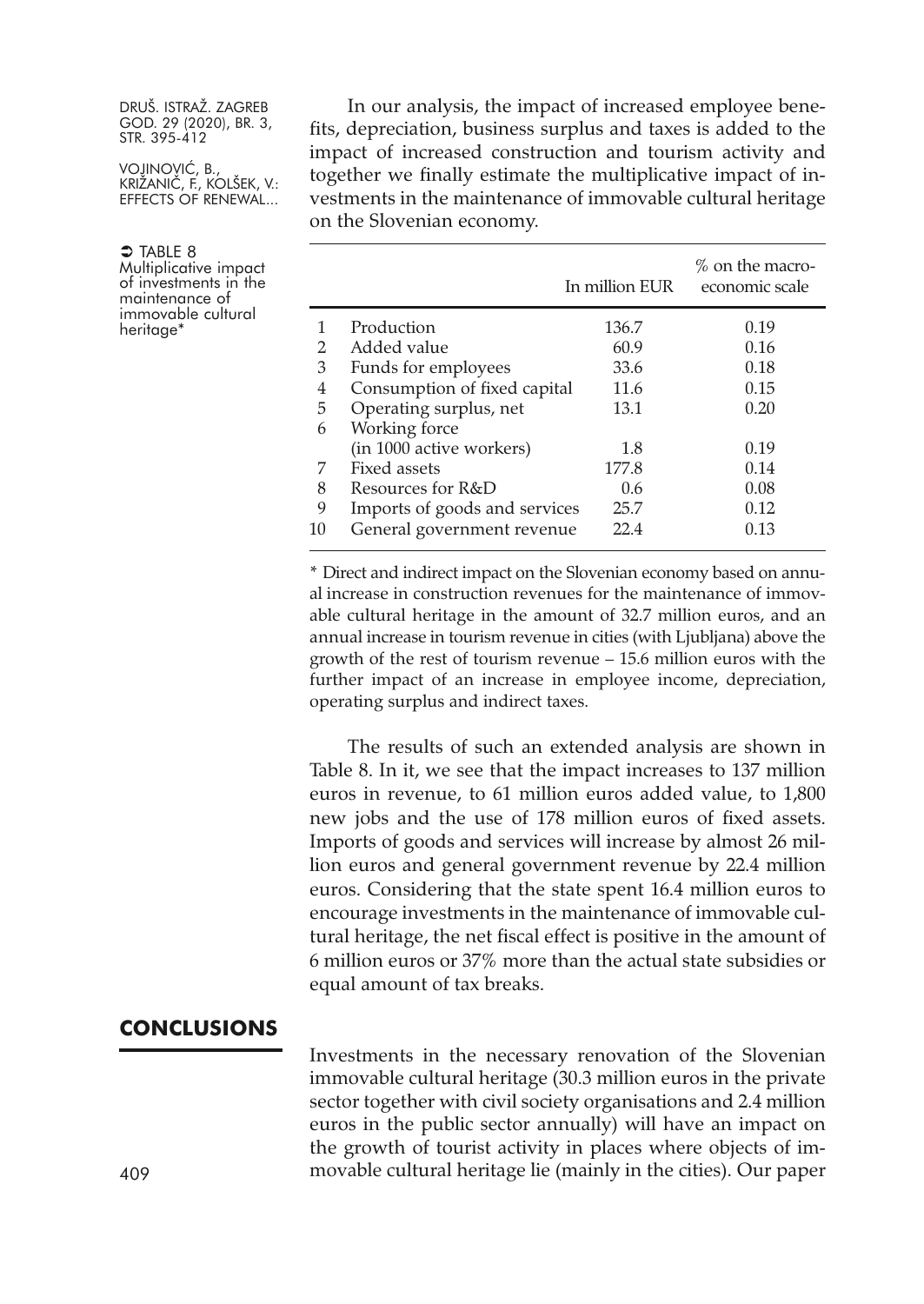VOJINOVIĆ, B., KRIŽANIČ, F., KOLŠEK, V.: EFFECTS OF RENEWAL...

shows that the above-average average growth of tourism services has had significant macroeconomic effects and, in this context, a sufficiently large fiscal inflow to encourage the maintenance of the immovable cultural heritage. Consequently, the construction activity necessary for the restoration of the immovable cultural heritage and the increased tourism activity associated with appropriately maintained immovable cultural heritage will increase employment, revenue, added value and, the general government revenue in Slovenia. Additionally, the Republic of Slovenia has a constitutional obligation to maintain this heritage and, when it comes to immovable cultural heritage of a private property, regulate its maintenance against compensation or calls for renewal investments. The question arises as to what is the most optimal form of financing the tasks of the state in this field. On the basis of benchmarking with the most successful EU member states in financing the maintenance of immovable cultural heritage, we can conclude that tax incentives are the most appropriate to encourage these investments.

Slovenia had a balanced budget in 2017, in 2018 it had 0.8% of GDP surplus in the consolidated public financing balance (European System of Accounts – ESA 2010) and a similar result was reached in 2019. Tax incentives that will enable the regular and sufficient maintenance of immovable cultural heritage in Slovenia should be regulated. A condition for tax relief must be the certificate of the Institute for the Protection of Cultural Heritage of Slovenia that it is in fact an investment in the restoration of immovable cultural heritage in accordance with the cultural and security requirements. The introduction of fiscal incentives for the preservation of cultural heritage will empower the owners of cultural heritage, place them in a more equal position with other property owners and enable them to finance the necessary investments in the restoration of cultural heritage facilities. Our analysis was carried out for the present decade and includes only the data available from the Slovenian statistical office. We therefore recommend future research in the way of forming the comparative cultural heritage financing matrix for different groups of EU countries, i.e. old EU member states and eastern EU member states.

### **REFERENCES**

Bold, J., & Pickard, R. (Eds.) (2018). *An integrated approach to cultural heritage*. Strasbourg: Council of Europe Publishing. Convention on the Protection of European Architectural Heritage (The Council of Europe Convention). *Official Gazette SFRY – MP, No. 4*/91.

Černe T. (2018a). *Ministrstvo za kulturo: Spomeniškovarstveni projektni* 410 *razpisi, vključno z razpisi kulturnega tolarja* (*Ministry of Culture: Mo-*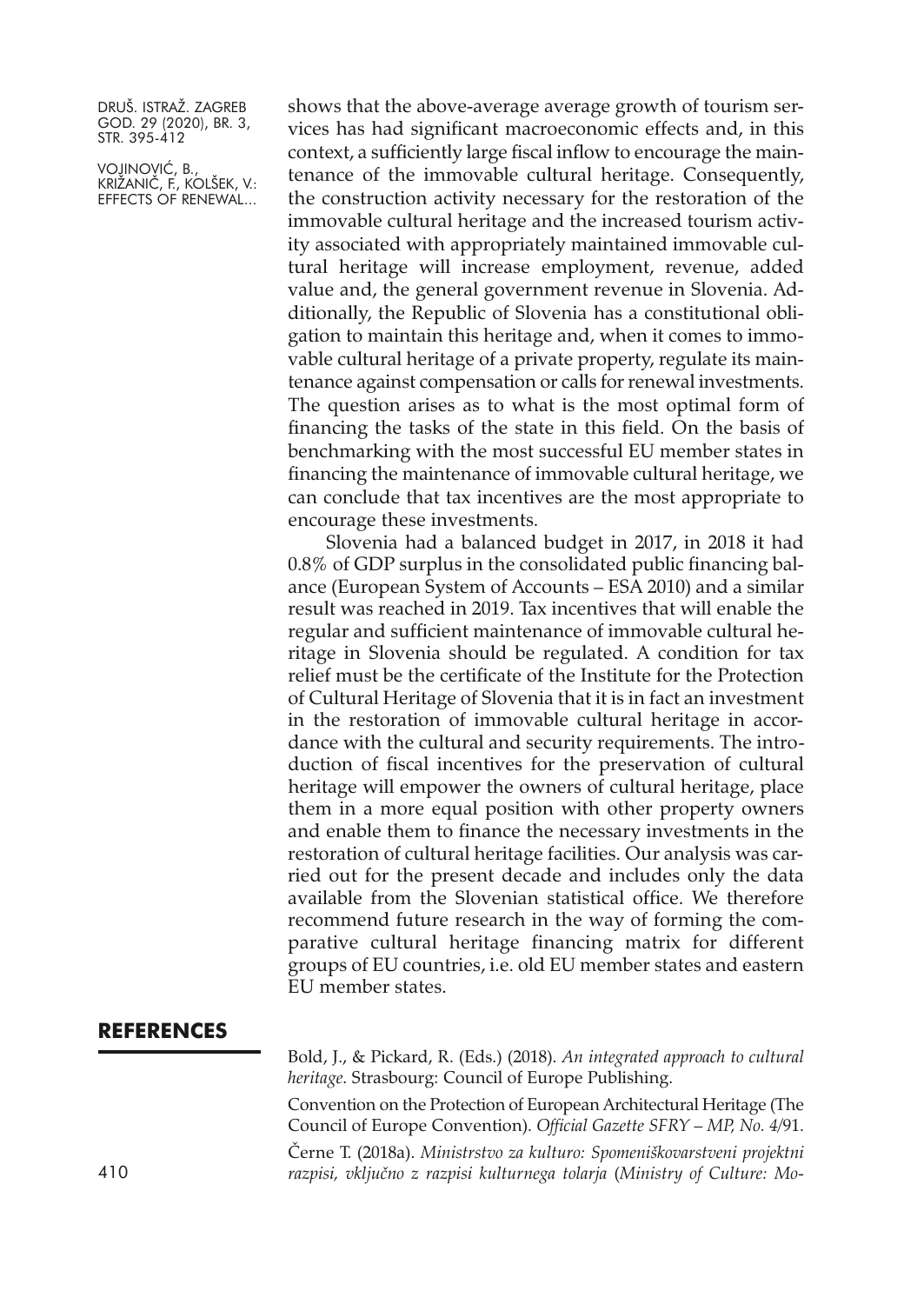VOJINOVIĆ, B., KRIŽANIČ, F., KOLŠEK, V.: EFFECTS OF RENEWAL... *nument protection project tenders, including tenders for the cultural Tolar*). Available at [https://www.jskd.si/financiranje/ess/2018c/razpis\\_sub](https://www.jskd.si/financiranje/ess/2018c/razpis_subvencije_2018c.htm)[vencije\\_2018c.htm](https://www.jskd.si/financiranje/ess/2018c/razpis_subvencije_2018c.htm)

Černe T. (2018b). *Ministrstvo za kulturo: Potrebna sredstva za vzdrževanje in obnovo spomenikov v lasti RS, 22. oktober 2018* (*Ministry of Culture: Necessary funds for the maintenance and restoration of monuments owned by the Republic of Slovenia, 22. of October 2018*). Available at [https://](https://www.jskd.si/financiranje/ess/2018b/razpis_subvencije_2018.htm) [www.jskd.si/financiranje/ess/2018b/razpis\\_subvencije\\_2018.htm](https://www.jskd.si/financiranje/ess/2018b/razpis_subvencije_2018.htm)

Čopič, V., Uzelac, A., Primorac, J., Jelinčić, D. A., Srakar, A., & Žuvela, A. (2011). *Encouraging private investment in the cultural sector*. Brussels: European Parliament.

European Commission (2014). *Towards an integrated approach to cultural heritage for Europe*. Brussels, 22. 7. 2014.

European Convention for the Protection of the Archaeological Heritage (The Council of Europe Convention). *Official Gazette of the Republic of Slovenia, No. 7*/99 and *24*/99.

European Landscape Convention (The Council of Europe Convention). *Official Gazette of the Republic of Slovenia, No. 74*/03.

Galland, P., Lisitzin, K., Oudaille-Diethardt, A., & Young, C. (2016). *World heritage in Europe today*. Paris: UNESCO.

Klamer, A., Petrova, L., & Mignosa, A. (2005). *Financing the arts and culture in the EU*. Brussels: European Parliament.

Kömhoff, W., Heinsius, J., & van Dorssen, A. (2013). *Giving to culture in Europe*. Available at [http://www.connectingartsandbusiness.eu/](http://www.connectingartsandbusiness.eu/wp-content/uploads/2013/09/Giving-to-Culture-report-ConnectingAB-final-10-2.pdf) [wp-content/uploads/2013/09/Giving-to-Culture-report-Con](http://www.connectingartsandbusiness.eu/wp-content/uploads/2013/09/Giving-to-Culture-report-ConnectingAB-final-10-2.pdf) [nectingAB-final-10-2.pdf](http://www.connectingartsandbusiness.eu/wp-content/uploads/2013/09/Giving-to-Culture-report-ConnectingAB-final-10-2.pdf)

Pickard, R. (2009). *Funding the architectural heritage: A guide to policies and examples*. Strasbourg: Council of Europe Publishing.

Republic of Slovenia, *Protection of Cultural Heritage Act*. Available at <https://zakonodaja.com/zakon/zvkd-1/1-clen-namen-zakona>

Srakar, A., & Vecco, M. (2016). *Analiza zakonodaje in prakse zasebnega vlaganja v kulturo v državah Evropske Unije* (*Analysis of legislation and practice of private investment in culture in the countries of the European Union*). Ljubljana: Inštitut za ekonomska raziskovanja. Available at [http://www.mk.gov.si/fileadmin/mk.gov.si/pageuploads/Ministrstvo](http://www.mk.gov.si/fileadmin/mk.gov.si/pageuploads/Ministrstvo/raziskave-analize/2016_Zasebna_vlaganja_v_kulturo.pdf) [/raziskave-analize/2016\\_Zasebna\\_vlaganja\\_v\\_kulturo.pdf](http://www.mk.gov.si/fileadmin/mk.gov.si/pageuploads/Ministrstvo/raziskave-analize/2016_Zasebna_vlaganja_v_kulturo.pdf)

The Statistical Office of the Republic of Slovenia, *SiStat Database.*

The Constitution of the Republic of Slovenia. *Official Gazette of the Republic of Slovenia, No. 33*/91-I, *42*/97, *66*/00, *24*/03, *69*/04, *68*/06, and *47*/13.

The Law on Cultural Heritage Protection. *Official Gazette RS, No. 16*/08, *123*/08, *8*/11, *90*/12, *111*/13, and *21*/18.

The UNESCO Convention on the Protection of the World Cultural and Natural Heritage. *Official Gazette SFRY – MP, No. 56*/74.

The Value and the Values of Culture (2018). *Culture action Europe*. Available at [https://cultureactioneurope.org/knowledge/the-value-and-](https://cultureactioneurope.org/knowledge/the-value-and-values-of-culture)411 [values-of-culture/](https://cultureactioneurope.org/knowledge/the-value-and-values-of-culture)